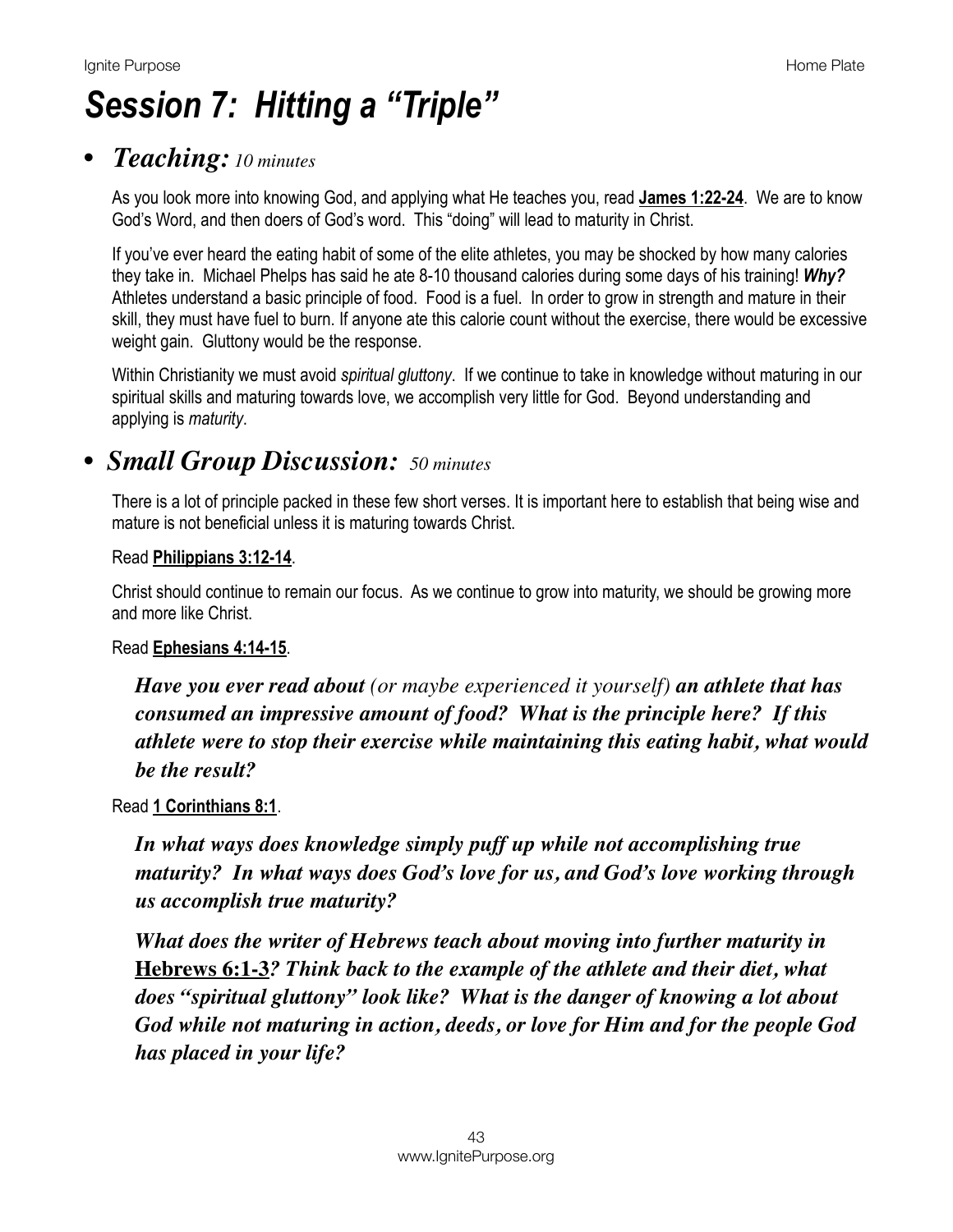*Paul claims that he has not yet reached any sort of finish line but he continues to press on towards Christ ([Philippians 3:12-14](https://www.biblegateway.com/passage/?search=Philippians+3:12-14&version=NIV)). What does this look like if you were to live with this same mentality?*

*How would your life change if you were "grow up in every way into Him who is the head, into Christ" [\(Ephesians 4:14-15\)](https://www.biblegateway.com/passage/?search=Ephesians+4:14-15&version=NIV)?*

## **Discover Purpose and Make a Difference**

In the game of baseball, the runner on third is just steps away from crossing home plate. In Christianity, we will continue to mature more and more into the man or woman Christ would desire us to become.

Read **[2 Peter 3:18](https://www.biblegateway.com/passage/?search=2+Peter+3:18&version=NIV)**.

*We must continue to grow and grow for the glory of God.*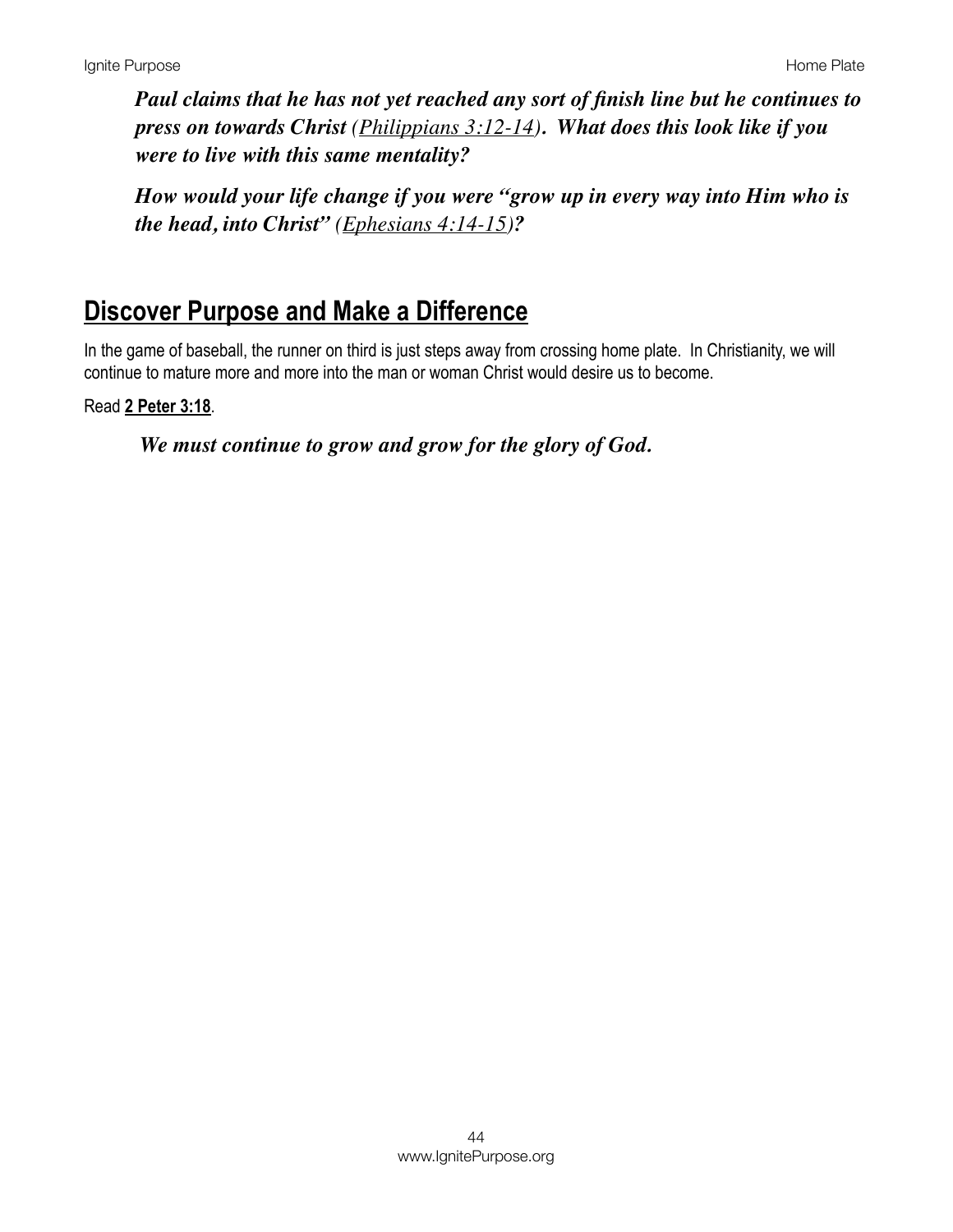## **Session 7 Weekly Devotional: Day 1 Read James 1**

We are to know God's Word, and then doers of God's word. How are YOU "doing" God's Word?

F= Focus in your journal by writing the date and the Scripture you're studying. After you've read the passage a few times, focus on a verse or two that stands out to you and then write out those verses in your journal.

I = Investigate the context around today's Scripture reading. To whom was this written? Why? How does this passage fit with what comes before and after it? What is the Holy Spirit communicating through this text? Feel free to use Bible study tools for commentary: Bible Study Tools, or Easy English Bible.

 $R$  = Respond to the text to make it applicable for your own life. What is God saying to you personally through this passage? How can you apply what you've read?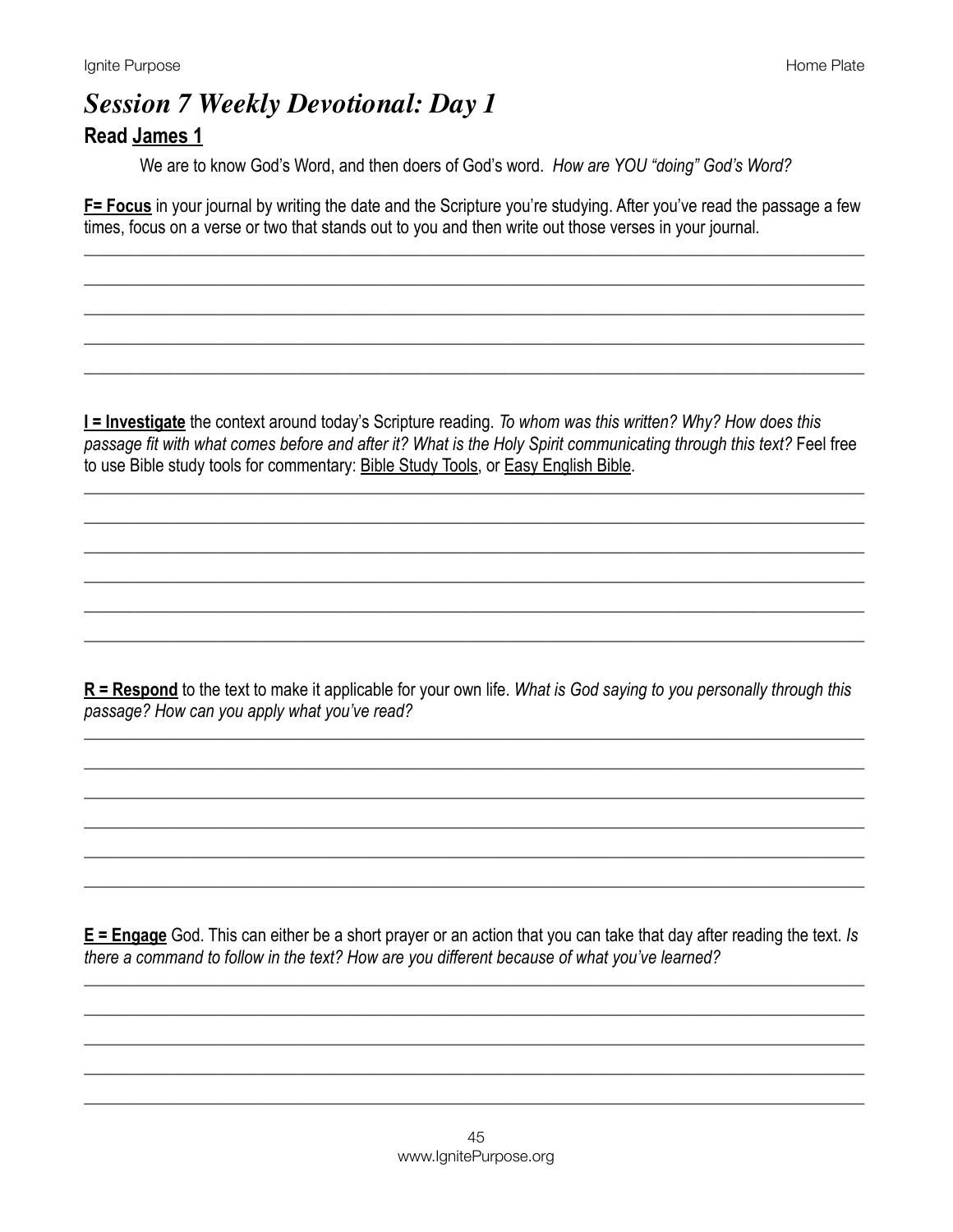## **Session #7 Weekly Devotional: Day 2**

#### **Read Philippians 3**

Are you growing in your PRIDE, or in your HUMILITY with Christ?

F= Focus in your journal by writing the date and the Scripture you're studying. After you've read the passage a few times, focus on a verse or two that stands out to you and then write out those verses in your journal.

I = Investigate the context around today's Scripture reading. To whom was this written? Why? How does this passage fit with what comes before and after it? What is the Holy Spirit communicating through this text? Feel free to use Bible study tools for commentary: Bible Study Tools, or Easy English Bible.

 $R$  = Respond to the text to make it applicable for your own life. What is God saying to you personally through this passage? How can you apply what you've read?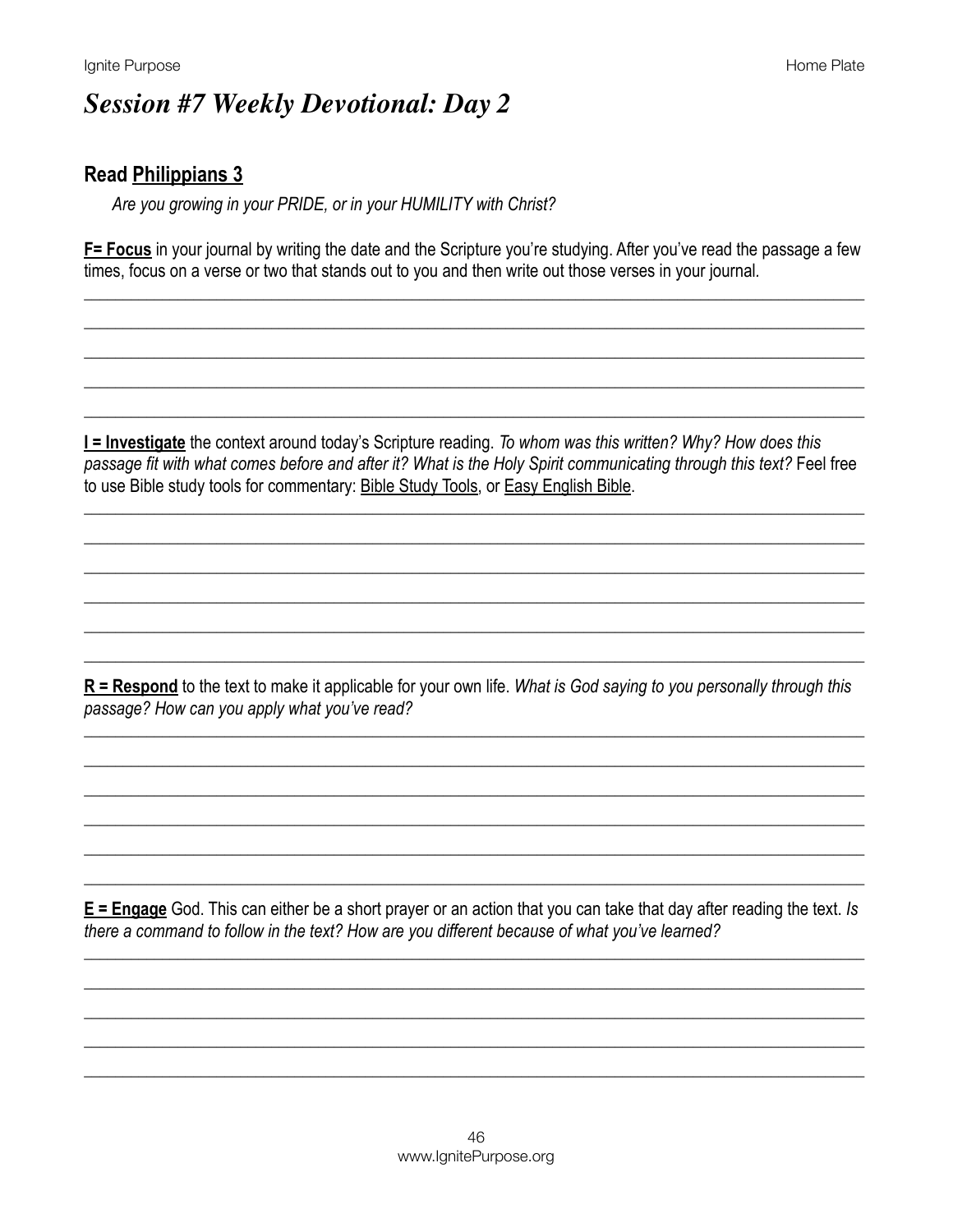# **Session #7 Weekly Devotional: Day 3**

### **Read Ephesians 4**

Christ should continue to remain our focus. As we continue to grow into maturity, we should be growing more and more like Christ.

F= Focus in your journal by writing the date and the Scripture you're studying. After you've read the passage a few times, focus on a verse or two that stands out to you and then write out those verses in your journal.

I = Investigate the context around today's Scripture reading. To whom was this written? Why? How does this passage fit with what comes before and after it? What is the Holy Spirit communicating through this text? Feel free to use Bible study tools for commentary: Bible Study Tools, or Easy English Bible.

 $R =$ Respond to the text to make it applicable for your own life. What is God saying to you personally through this passage? How can you apply what you've read?